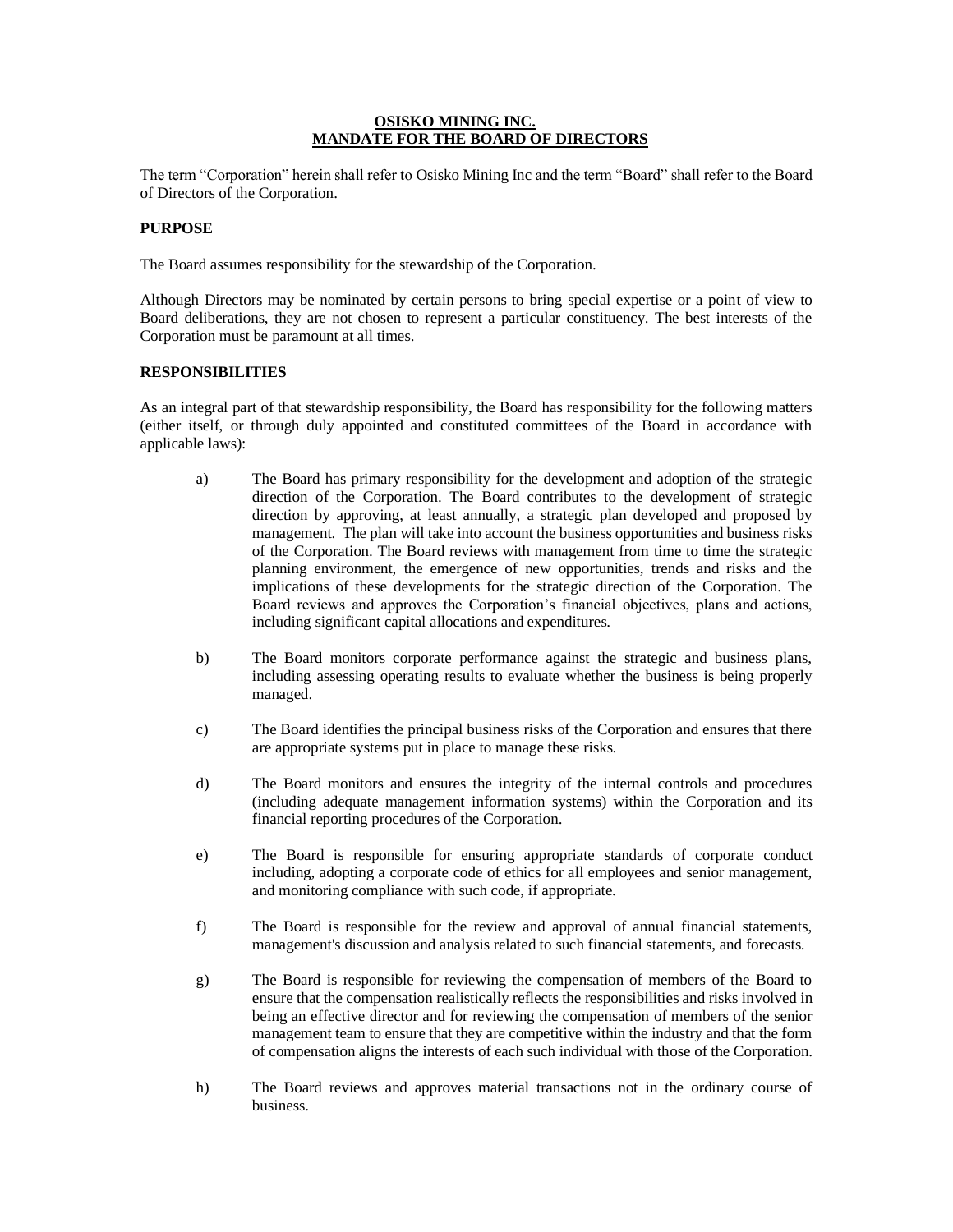- i) The Board reviews and approves the budget on an annual basis, including the spending limits and authorizations, as recommended by the Audit Committee.
- j) The Board ensures that there is in place appropriate succession planning, including the appointment, training and monitoring of senior management and members of the Board.
- k) The Board is responsible for assessing its own effectiveness in fulfilling its mandate and evaluating the relevant disclosed relationships of each independent director and shall make an affirmative determination that such relationships do not preclude a determination that the director is independent.
- l) The Board approves a disclosure policy that includes a framework for investor relations and a public disclosure policy.
- m) The Board is responsible for satisfying itself as to the integrity of the Chief Executive Officer (the "CEO") and other senior officers and that the CEO and other senior officers create a culture of integrity throughout the organization. The Board is responsible for developing and approving goals and objectives, which the CEO is responsible for meeting.
- n) The Board is responsible for developing the Corporation's approach to corporate governance principles and guidelines that are specifically applicable to the Corporation.
- o) The Board is responsible for performing such other functions as prescribed by law or assigned to the Board in the Corporation's governing documents.

### *Size of Board and selection process*

- A. The directors of the Corporation are elected each year by the shareholders at the annual meeting of shareholders. The Board will determine a slate of nominees to be put to the shareholders for election based upon the following considerations and such other factors the Board considers relevant:
	- the competencies and skills which the Board as a whole should possess;
	- the competencies and skills which each existing director possesses; and
	- the appropriate size of the Board to facilitate effective decision-making.
- B. Any shareholder may propose a nominee for election to the Board either by means of a shareholder proposal upon compliance with the requirements of the *Business Corporations Act* (Ontario) ("OBCA") and the Corporation's by-laws or at the annual meeting in compliance with the requirements of the OBCA and the Corporation's by-laws.
- C. The Board also recommends the number of directors on the Board to shareholders for approval, subject to compliance with the requirements of the OBCA and the Corporation's by-laws.
- D. Between annual meetings, the Board may appoint directors to serve until the next annual meeting, subject to compliance with the requirements of the OBCA.
- E. Individual Board members are responsible for assisting the Board in identifying and recommending new nominees for election to the Board, as needed or appropriate.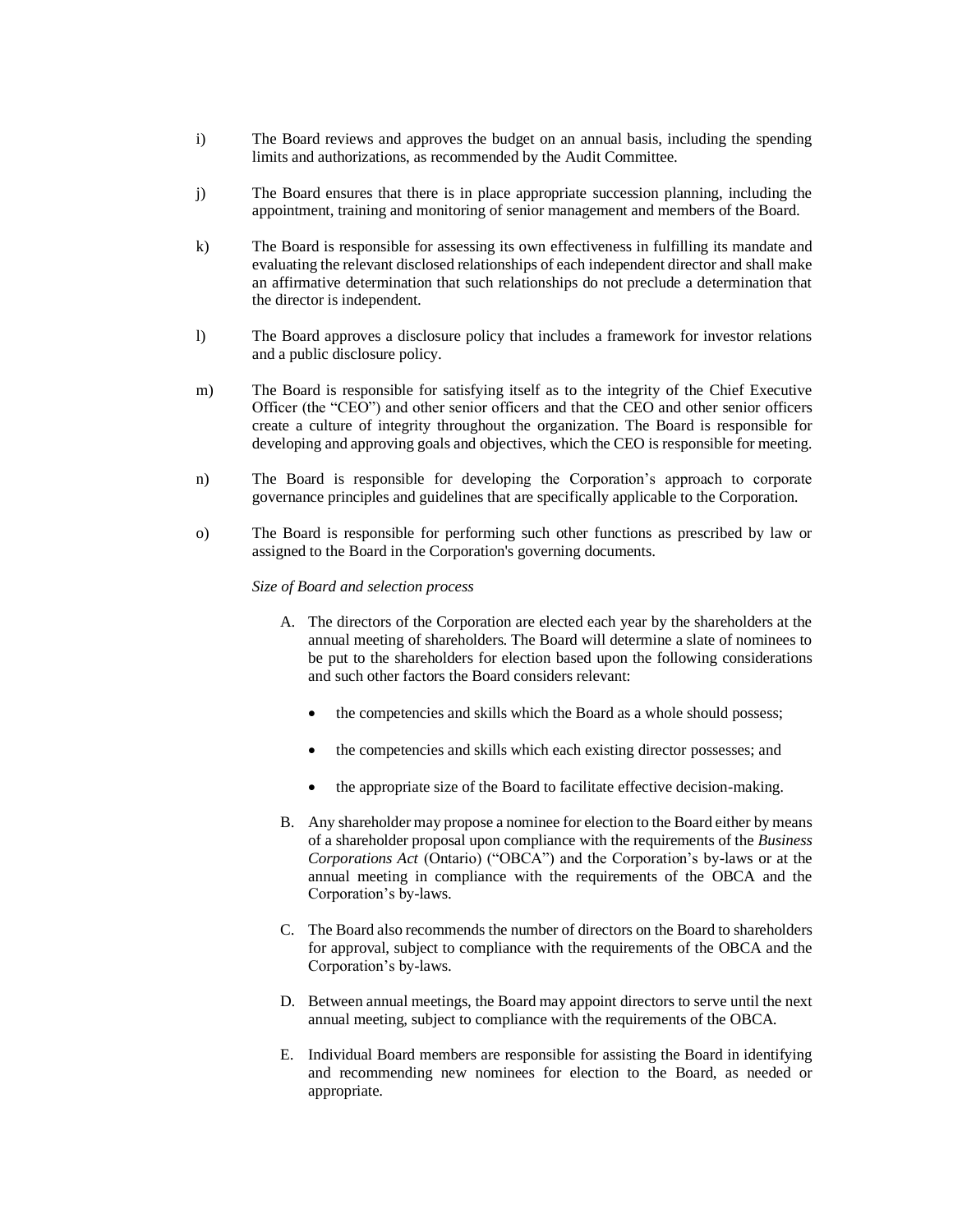*Director orientation and continuing education* – The Board, together with the Corporate Governance & Nominating Committee is responsible for providing a comprehensive orientation and education program for new directors which deals with the following matters and such other matters the Board considers relevant:

- A. the role of the Board and its committees;
- B. the nature and operation of the business of the Corporation; and
- C. the contribution which individual directors are expected to make to the Board in terms of both time and resource commitments.

In addition, the Board together with the Corporate Governance & Nominating Committee is also responsible for providing continuing education opportunities to existing directors so that individual directors can maintain and enhance their abilities and ensure that their knowledge of the business of the Corporation remains current, at the request of any individual director.

*Meetings* – The Board has at least four scheduled meetings a year. The Board is responsible for its agenda. Prior to each Board meeting, a Board member shall circulate an agenda to the Board. Materials for each meeting will be distributed to directors in advance of the meetings. Directors are expected to make reasonable efforts to attend all meetings of the Board held in a given year, and are expected to make reasonable efforts to adequately review meeting materials in advance of all such meetings.

The independent directors or non-management directors shall meet at the end of each Board meeting without management and non-independent directors present. The Chairman of the Board shall chair these meetings, unless the Chairman of the Board is not an independent director, in which case the Lead Director shall chair these meetings. If a Lead Director has not been appointed, or is not independent, the independent directors shall appoint a chairman to chair these meetings. The independent directors shall appoint a person to maintain minutes of the meetings or, if no person is so appointed, the chair of the meeting shall maintain minutes of the meeting.

*Committees* – As of the date of this Board Mandate, the Board has established the following standing committees to assist the Board in discharging its responsibilities: the Audit Committee, the Corporate Governance & Nominating Committee; Compensation Committee; the Sustainable Development Committee and the Investment Committee. Special committees are established from time to time to assist the Board in connection with specific matters. The Board will appoint the members of each committee and may appoint the chair of each committee annually following the Corporation's annual meeting of shareholders. The chair of each committee reports to the Board following meetings of the committee. The terms of reference of each standing committee are reviewed annually by the Board.

*Evaluation* – The Corporate Governance & Nominating Committee performs an annual evaluation of the effectiveness of the Board as a whole and the committees of the Board.

*Compensation* – The Compensation Committee recommends to the Board the compensation and benefits for non-management directors. The Committee seeks to ensure that such compensation and benefits reflect the responsibilities and risks involved in being a director of the Corporation and align the interests of the directors with the best interests of the Corporation.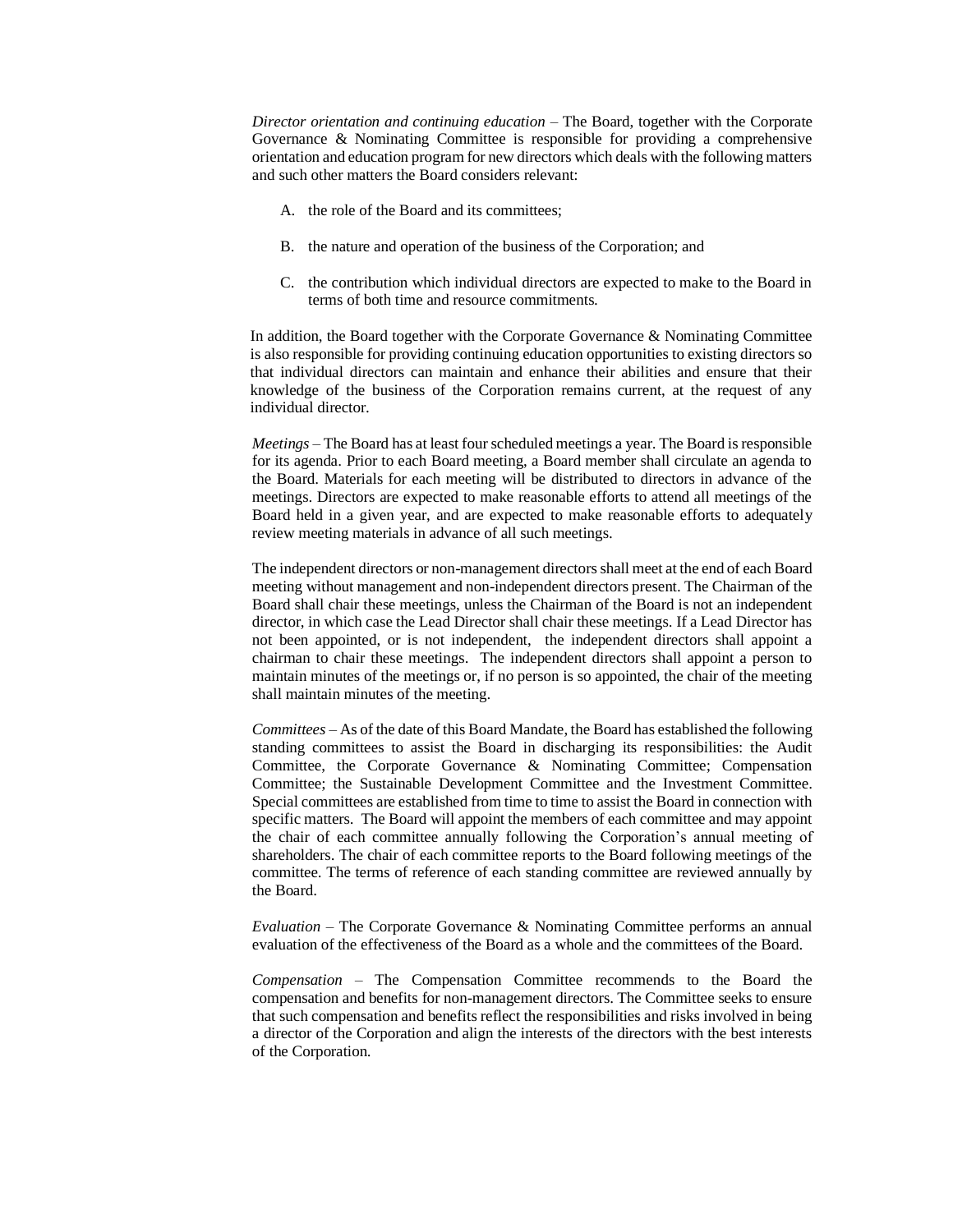*Nomination* – The Board, the Corporate Governance & Nominating Committee and the individual directors from time to time, will identify and recommend new nominees as directors of the Corporation, based upon the following considerations:

- i) the competencies and skills necessary for the Board as a whole to possess;
- ii) the competencies and skills necessary for each individual director to possess;
- iii) competencies and skills which each new nominee to the Board is expected to bring; and
- iv) whether the proposed nominees to the Board will be able to devote sufficient time and resources to the Corporation.

*Access to independent advisors* – The Board may at any time retain outside financial, legal or other advisors at the expense of the Corporation. Any director may, subject to the approval of the Corporate Governance & Nominating Committee, retain an outside advisor at the expense of the Corporation.

# **CHAIRMAN OF THE BOARD OF DIRECTORS**

- a) The Chairman of the Board shall be a director who is designated by the full Board to act as the leader of the Board.
- b) The Chairman will be selected amongst the directors of the Corporation who have a sufficient level of experience with corporate governance issues to ensure the leadership and effectiveness of the Board.
- c) The Chairman will be selected annually at the first meeting of the Board following the annual general meeting of shareholders.

# **RESPONSIBILITIES**

The following are the responsibilities of the Chairman. The Chairman may, where appropriate, delegate to or share with the Corporate Governance and Compensation Committee and/or any other independent committee of the Board, certain of these responsibilities:

- a) Chair all meetings of the Board in a manner that promotes meaningful discussion.
- b) Provide leadership to the Board to enhance the Board's effectiveness, including:
	- i) ensure that the responsibilities of the Board are well understood by both management and the Board;
	- ii) ensure that the Board works as a cohesive team with open communication;
	- iii) ensure that the resources available to the Board (in particular timely and relevant information) are adequate to support its work;
	- iv) together with the Corporate Governance and Compensation Committee, ensure that a process is in place by which the effectiveness of the Board and its committees (including size and composition) is assessed at least annually; and
	- v) together with the Corporate Governance and Compensation Committee, ensure that a process is in place by which the contribution of individual directors to the effectiveness of the Board is assessed at least annually.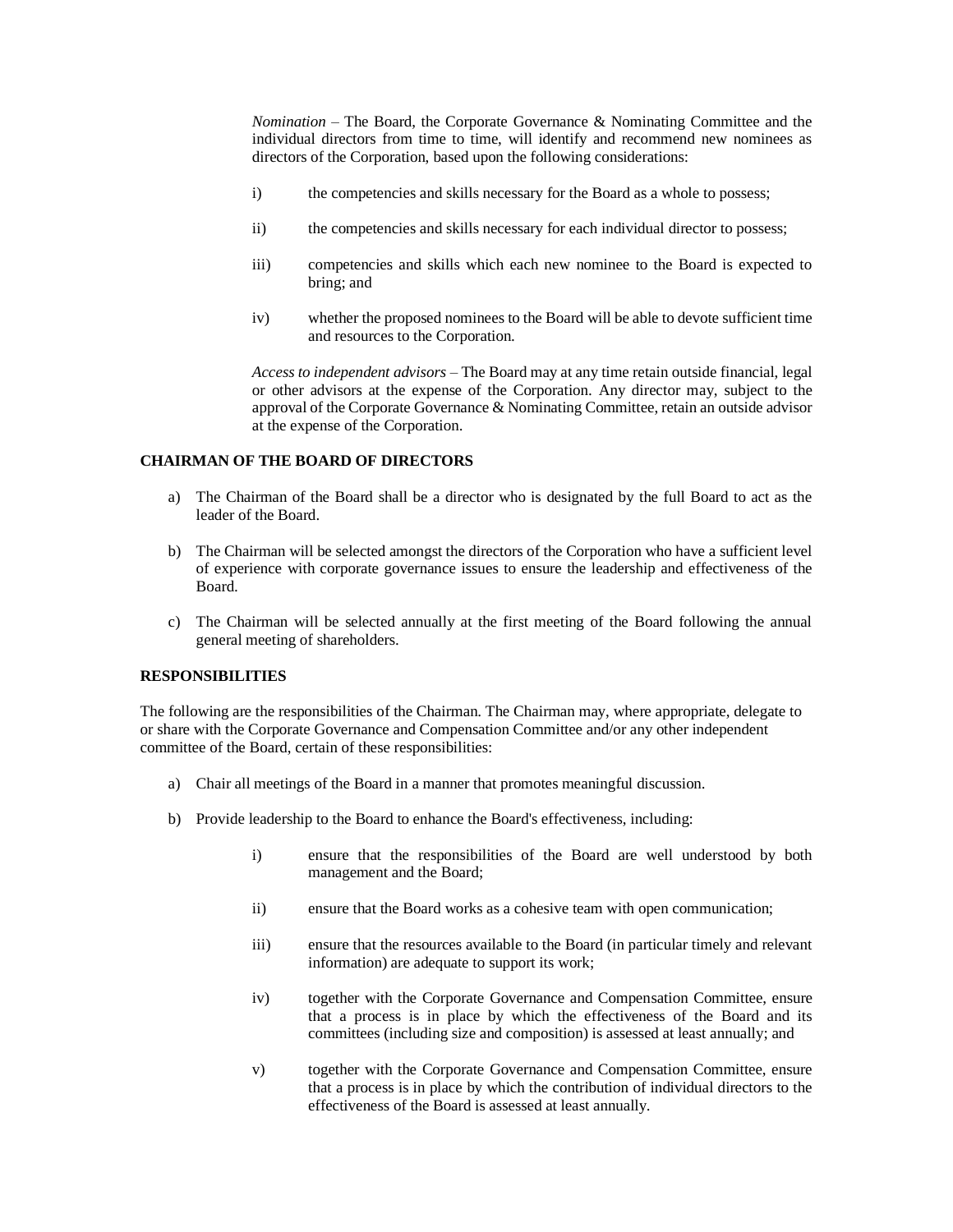- c) Manage the Board, including:
	- i) prepare the agenda of the Board meetings and ensuring pre-meeting material is distributed in a timely manner and is appropriate in terms of relevance, efficient format and detail;
	- ii) adopt procedures to ensure that the Board can conduct its work effectively and efficiently, including committee structure and composition, scheduling, and management of meetings;
	- iii) ensure meetings are appropriate in terms of frequency, length and content;
	- iv) ensure that, where functions are delegated to appropriate committees, the functions are carried out and results are reported to the Board;
	- v) ensure that a succession planning process is in place to appoint senior members of management and directors when necessary;
	- vi) ensure procedures are established to identify, assess and recommend new nominees for appointment to the Board and its committees; and
	- vii) together with any special committee appointed for such purpose, approach potential candidates once potential candidates are identified, to explore their interest in joining the Board and proposing new nominees for appointment to the Board and its committees.
- d) If the Chairman is an independent director, the Chairman will:
	- i) in conjunction with the Chair of the Corporate Governance & Nominating Committee, provide leadership to ensure that the Board functions independently of management of the Corporation;
	- ii) chair meetings of independent directors or non-management directors held following Board meetings;
	- iii) recommend, where necessary, the holding of special meetings of the Board;
	- iv) review with the CEO items of importance for consideration by Board;
	- v) consult and meet with any or all of the Corporation's independent directors, at the discretion of either party and represent such directors in discussions with management of the Corporation concerning corporate governance issues and other matters;
	- vi) ensure that all business required to come before the Board is brought before the Board, such that the Board is able to carry out all of its duties to supervise the management of the business and affairs of the Corporation, and together with the CEO, formulate an agenda for each Board meeting;
	- vii) together with the Chair of the Corporate Governance & Nominating Committee, ensure that the Board, committees of the Board, individual directors and senior management of the Corporation understand and discharge their duties and obligations under the approach to corporate governance adopted by the Board from time to time;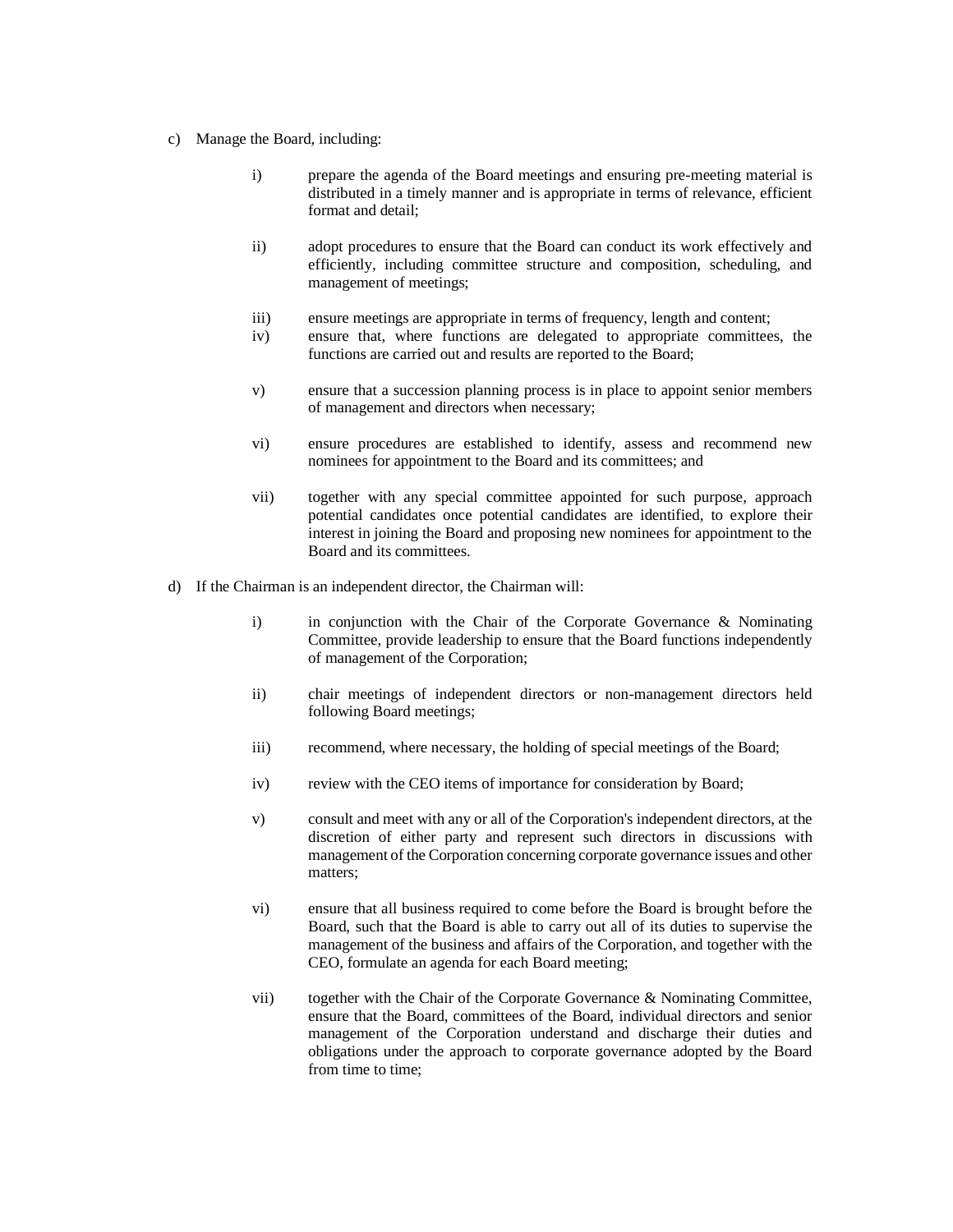- viii) mentor and counsel new members of the Board to assist them in becoming active and effective directors;
- ix) facilitate the process of conducting director evaluations; and
- x) promote best practices and high standards of corporate governance.
- e) Act as liaison between the Board and management to ensure that relationships between the Board and management are conducted in a professional and constructive manner. This involves working with the Corporate Governance & Nominating Committee to ensure that the Corporation is building a healthy governance culture.
- f) At the request of the Board, represent the Corporation to external groups such as shareholders and other stakeholders, including community groups and governments.

## **LEAD DIRECTOR**

- a) The Board will appoint a Lead Director in circumstances in which the Chairman of the Board is not considered independent under applicable securities laws, in order to provide independent leadership to the Board and for the other purposes set forth below.
- b) The Board may in its sole discretion when the Chair is independent, from time to time, designate a Lead Director who is not independent to assist the Board in its functioning.
- c) The Corporate Governance & Nominating Committee will recommend a candidate for the position of Lead Director from among the independent members of the Board. The Board will be responsible for appointing the Lead Director.
- d) The Lead Director will hold office at the pleasure of the Board, until a successor has been duly elected or appointed or until the Lead Director resigns or is otherwise removed from the office by the Board.
- e) The Lead Director will provide independent leadership to the Board and will facilitate the functioning of the Board independently of the Corporation's management. Together with the Chair of the Corporate Governance & Nominating Committee, the Lead Director will be responsible for the corporate governance practices of the Corporation.
- f) The Lead Director will:
	- i) in conjunction with the Chair of the Corporate Governance & Nominating Committee, provide leadership to ensure that the Board functions independently of management of the Corporation;
	- ii) chair meetings of independent directors or non-management directors held following Board meetings;
	- iii) in the absence of the Chairman, act as chair of meetings of the Board;
	- iv) recommend, where necessary, the holding of special meetings of the Board;
	- v) review with the Chairman and the CEO items of importance for consideration by Board;
	- vi) consult and meet with any or all of the Corporation's independent directors, at the discretion of either party and with or without the attendance of the Chairman, and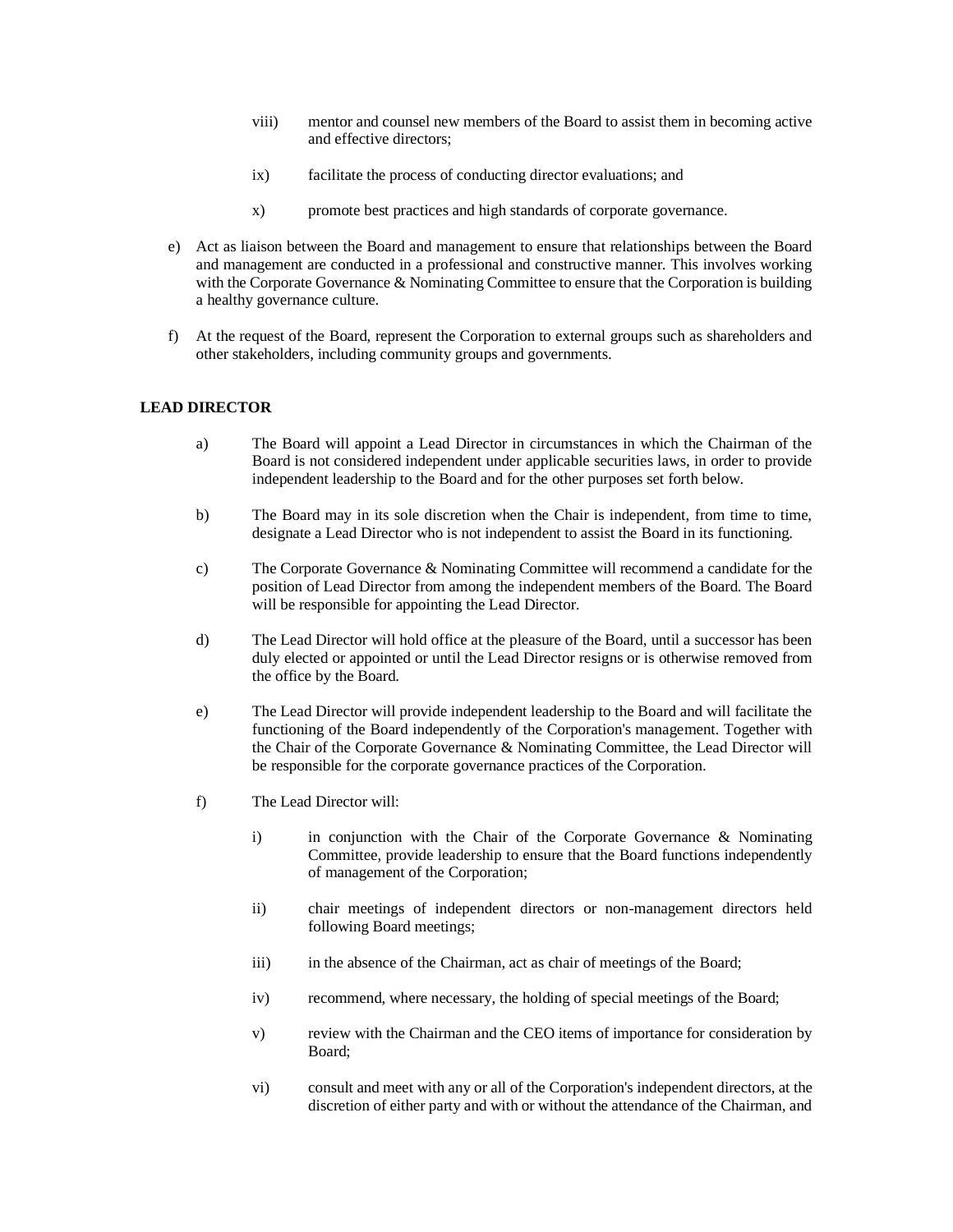represent such directors in discussions with management of the Corporation concerning corporate governance issues and other matters;

- vii) together with the Chairman, ensure that all business required to come before the Board is brought before the Board, such that the Board is able to carry out all of its duties to supervise the management of the business and affairs of the Corporation, and together with the Chairman and the CEO, formulate an agenda for each Board meeting;
- viii) together with the Chairman and the Chair of the Corporate Governance & Nominating Committee, ensure that the Board, committees of the Board, individual directors and senior management of the Corporation understand and discharge their duties and obligations under the approach to corporate governance adopted by the Board from time to time;
- ix) mentor and counsel new members of the Board to assist them in becoming active and effective directors;
- x) facilitate the process of conducting director evaluations;
- xi) promote best practices and high standards of corporate governance; and
- xii) perform such other duties and responsibilities as may be delegated to the Lead Director by the Board from time to time.

### **OSISKO MINING INC. 2.1 ACCOUNTABILITIES OF INDIVIDUAL DIRECTORS**

The accountabilities set out below are meant to serve as a framework to guide individual Directors in their participation on the Board, with a view to enabling the Board to meet its duties and responsibilities. Principal accountabilities include:

- assuming a stewardship role, overseeing the management of the business and affairs of the Corporation;
- maintaining a clear understanding of the Corporation, including its strategic and financial plans and objectives, emerging trends and issues, significant strategic initiatives and capital allocations and expenditures, risks and management of those risks, internal systems, processes and controls, compliance with applicable laws and regulations, governance, audit and accounting principles and practices;
- preparing for each Board and Committee meeting by reviewing materials that have been provided in a timely manner and requesting, where appropriate, information that will allow the Director to properly participate in the Board's deliberations, make informed business judgments, and exercise oversight;
- absent a compelling reason, attending every meeting of the Board and each Committee of which such Director is a member, and actively participating in deliberations and decisions. When attendance is not possible a Director should become familiar with the matters to be covered at the meeting;